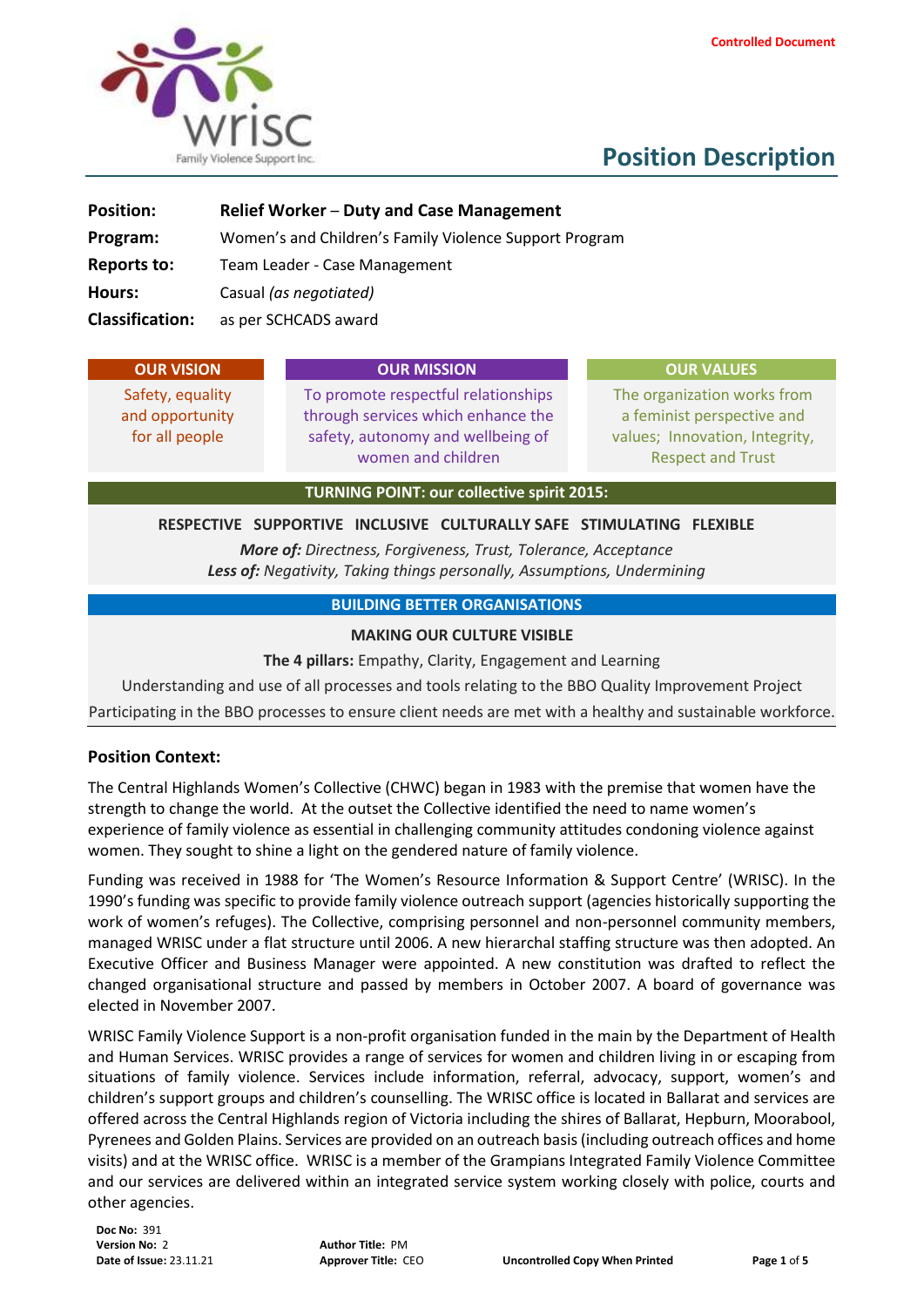## **Position Background**

The Women and Children's Family Violence Case Management Program aims to assist women and children who are victims of family violence to receive the most appropriate and timely service. Case management services involve a variety of options including allocation to case management, intensive case management, safety planning, Common Risk Assessment Framework (CRAF), short term support and outreach services.

### **Position Objectives:**

- Assess and respond to the diverse needs of women and children affected by family violence
- To provide case management support for clients to achieve their goals and aspirations
- To advocate for the wellbeing of women and children in the wider community and service system

## **MAIN DUTIES AND RESPONSIBILITIES**

#### *1. Service Delivery*

Deliver client directed family violence services within in a case management framework including intensive case management:

#### **Case Management:**

- Provide women with information about their rights and responsibilities as a client of the organisation and the services available at WRISC.
- Undertake risk assessment, safety planning and implement risk management strategies, adhering to relevant practice standards and legislation.
- Provide specialist information and advice for women and children regarding family violence and its associated harm; as well as present the range of options, services and resources available to them to promote their rights and safety, and to redress the harm and disadvantage associated with violence. Provide active referral to other services as appropriate.
- Provide holistic Case Management and negotiate and implement a service agreement/case plan in collaboration with women and their children centered on their goals and aspirations supporting safety and stability.
- Provide crisis intervention when required and prioritise safety for all concerned in the response.
- Work closely and effectively with court, police, child protection and other services as part of an integrated response to family violence. Attend client related meetings and case conferences as required.
- Advocate for women and children to negotiate the service system effectively and redress the harm caused by family violence and gender based discrimination.
- Advocate for and support women at the Magistrates Court including preparation for court, facilitating access to court resources and support, provision of information about court process and procedures, supporting women to access legal advice.
- Advocate for and support women at the Family Court (or Federal Magistrates Court) as described above.
- Advocate for and assist women secure private rental and other housing options as appropriate.
- Maintain client and workplace confidentiality at all times with the exception of duty of care and other legal requirements.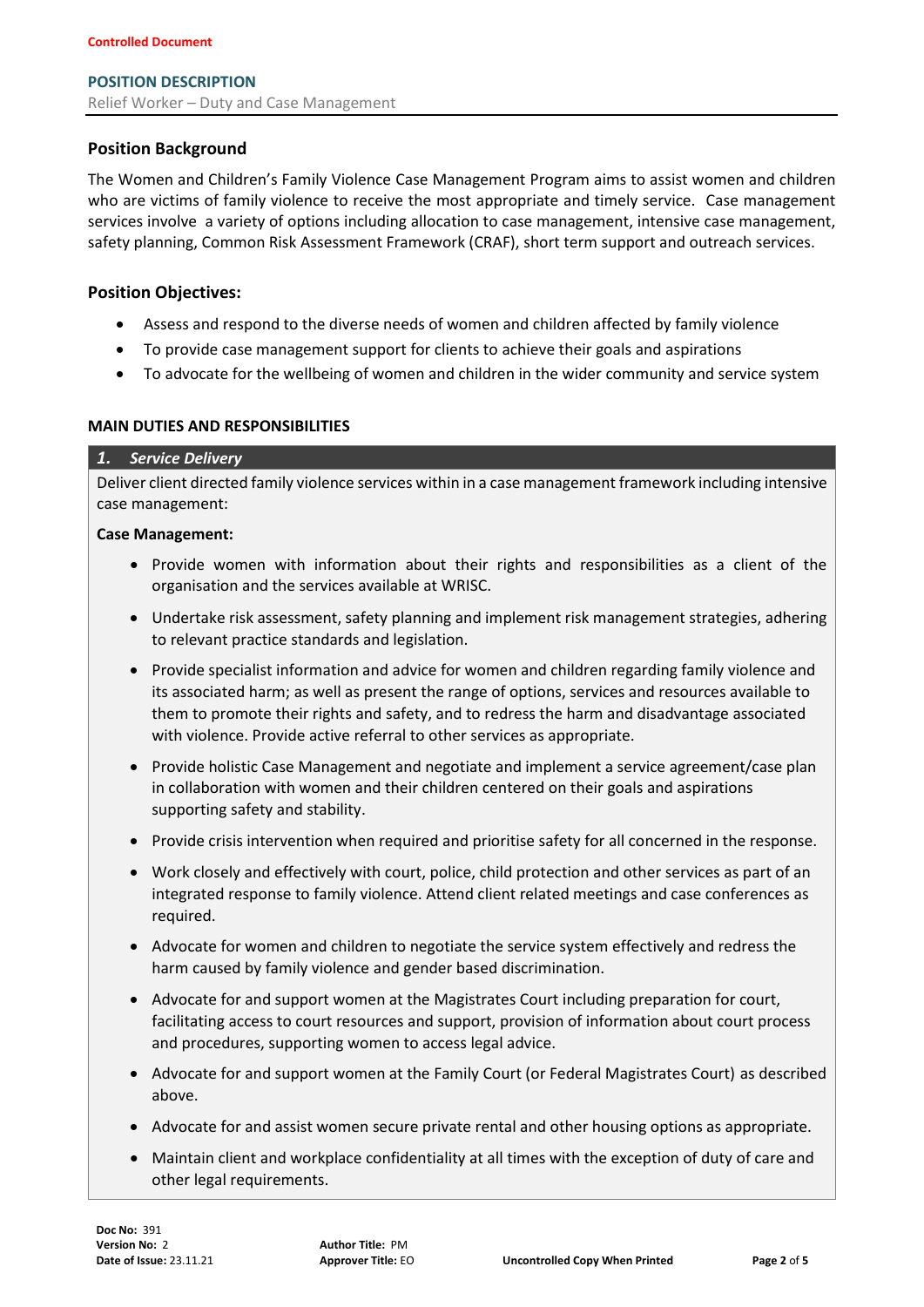

**POSITION DESCRIPTION** Relief Worker – Duty and Case Management

- Report serious and imminent concerns of safety for clients, staff or others to a senior worker/supervisor or manager and implement responses as required and in a timely manner.
- Report critical incidents to a senior worker/supervisor or manager and implement responses as required and in a timely manner.
- Perform all service delivery duties in accordance with WRISDC workplace requirements and guidelines, professional practice standards and professional code of ethics.
- Demonstrate cultural sensitivity and professional conduct in response to client diversity, and provide appropriate cultural support through secondary consultation and co-case management with culturally specific services.
- Community education and/or co-facilitation of women's and children's therapeutic support groups may be negotiated as part of duties.

| 2.        |                                                                                                                                                                                                  |
|-----------|--------------------------------------------------------------------------------------------------------------------------------------------------------------------------------------------------|
|           | <b>Client Data Recording</b>                                                                                                                                                                     |
| $\bullet$ | Maintain accurate client records completed in a professional and timely manner adhering to<br>privacy principles and relevant procedures and work instructions.                                  |
|           | Collect and maintain client data for monthly reporting, adhering to the privacy principles, SHIP<br>guidelines and organisational work instructions.                                             |
|           | Assist in the maintenance and accurate upkeep of resource files, brokerage spread sheets and<br>databases.                                                                                       |
|           | Set priorities, plan and organise own work.                                                                                                                                                      |
| 3.        | <b>Teamwork and Communication</b>                                                                                                                                                                |
|           | • Maintain a professional manner in all aspects of communication with clients, colleagues,<br>stakeholders and the broader community.                                                            |
|           | Work cooperatively and harmoniously with others to achieve team and organisational goals.<br>$\bullet$                                                                                           |
|           | Prepare for and positively participate in team, staff and group meetings as required.                                                                                                            |
|           | • Promote a positive image of WRISC to members of the community through professional standards<br>of personal presentation, behaviour and accountability.                                        |
|           | Represent WRISC on external networks and committees as negotiated.                                                                                                                               |
|           |                                                                                                                                                                                                  |
| 4.        | <b>Continuous Improvement and Risk Management</b>                                                                                                                                                |
|           | • Be aware of, and apply to practice the organisations strategic vision, values and directions and<br>abide by the code of conduct.                                                              |
|           | Perform all duties in accordance with organisational policies, procedures and work instructions.<br>$\bullet$                                                                                    |
|           | Undertake quality improvement activities as appropriate to the position and ensure own work<br>$\bullet$<br>practices comply with relevant legislation and quality standards.                    |
|           | Contribute to team work plans and ensure own work outcomes are achieved.<br>$\bullet$                                                                                                            |
|           | Identify occupational health risks and hazards, and contribute to a safe work environment.<br>$\bullet$                                                                                          |
|           | Actively participate in the risk management process appropriate to the position. For all types of<br>$\bullet$<br>risk, a comprehensive risk management process will be followed. This involves: |
|           | $\circ$ Identifying potential risks                                                                                                                                                              |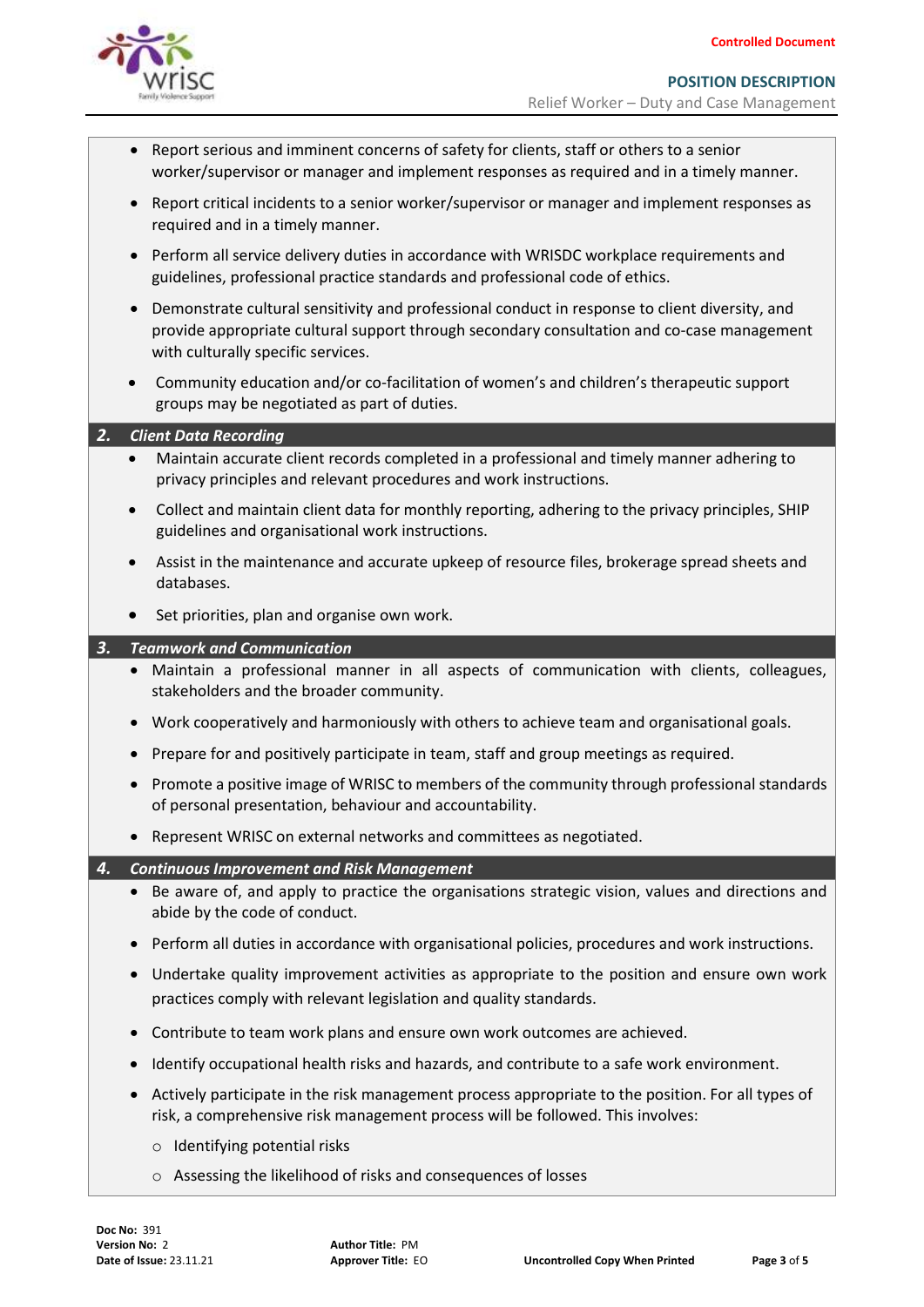#### **POSITION DESCRIPTION**

Relief Worker – Duty and Case Management

- $\circ$  Choosing how to control, avoid, eliminate or minimise risk through strategies, processes and policies.
- *5. Personal and Professional Development*
- Demonstrate reflective and evidence based practice to support improved outcomes for women and children through positive participation in supervision, case discussions, evaluation and feedback processes, and training.
- Actively participate in regular individual and group supervision, and debriefing as required.
- Develop self-care strategies and monitor the effects of the work in supervision accessing available organisational support as required.
- Negotiate in supervision annual work and training plans to achieve organisational goals and undertake performance appraisal processes in line with WRISC's performance management program.
- Attend training, conferences and forums provided by the organisation.

## **KEY SELECTION CRITERIA**

#### **Essential**

- 1. Tertiary qualifications in social work, community services or related discipline; and relevant case management experience (including volunteer &/or work experience placements) in the family violence and/or community services sector.
- 2. High level of knowledge of the causes and context of family violence (theory), its impact on women and children; and skills to respond (practice) to address same.
- 3. Demonstrated ability to use initiative and judgement providing quality client services within a case management framework – supporting clients to achieve their goals and aspirations. Experience within a family violence work context is preferable.
- 4. Demonstrated ability to provide culturally sensitive practice, inclusive of the needs and context of Indigenous, CALD and other diverse communities.
- 5. High level of interpersonal skills to work respectfully and effectively within a team and in collaboration with other professionals and organisations.
- 6. Highly developed administrative skills to create and maintain client records including sound computer skills - proficient in Microsoft Office Suite. Experience in report writing desirable.
- 7. Considerable experience in the development of effective and collaborative working relationships with other agencies in a service network

#### **Conditions of Employment**

- The successful applicant will be required to undergo satisfactory pre-employment checks, including three referees, a criminal records check (entails proof of identity), working with children check and proof of qualifications.
- The successful applicant will be expected to have a current Victorian driver's licence.
- Employment is subject to a three month probationary period.
- A pre-employment health declaration is required.
- Terms and conditions of employment are based on the Social, Community, Home Care and Disability Service Industry Award 2010.